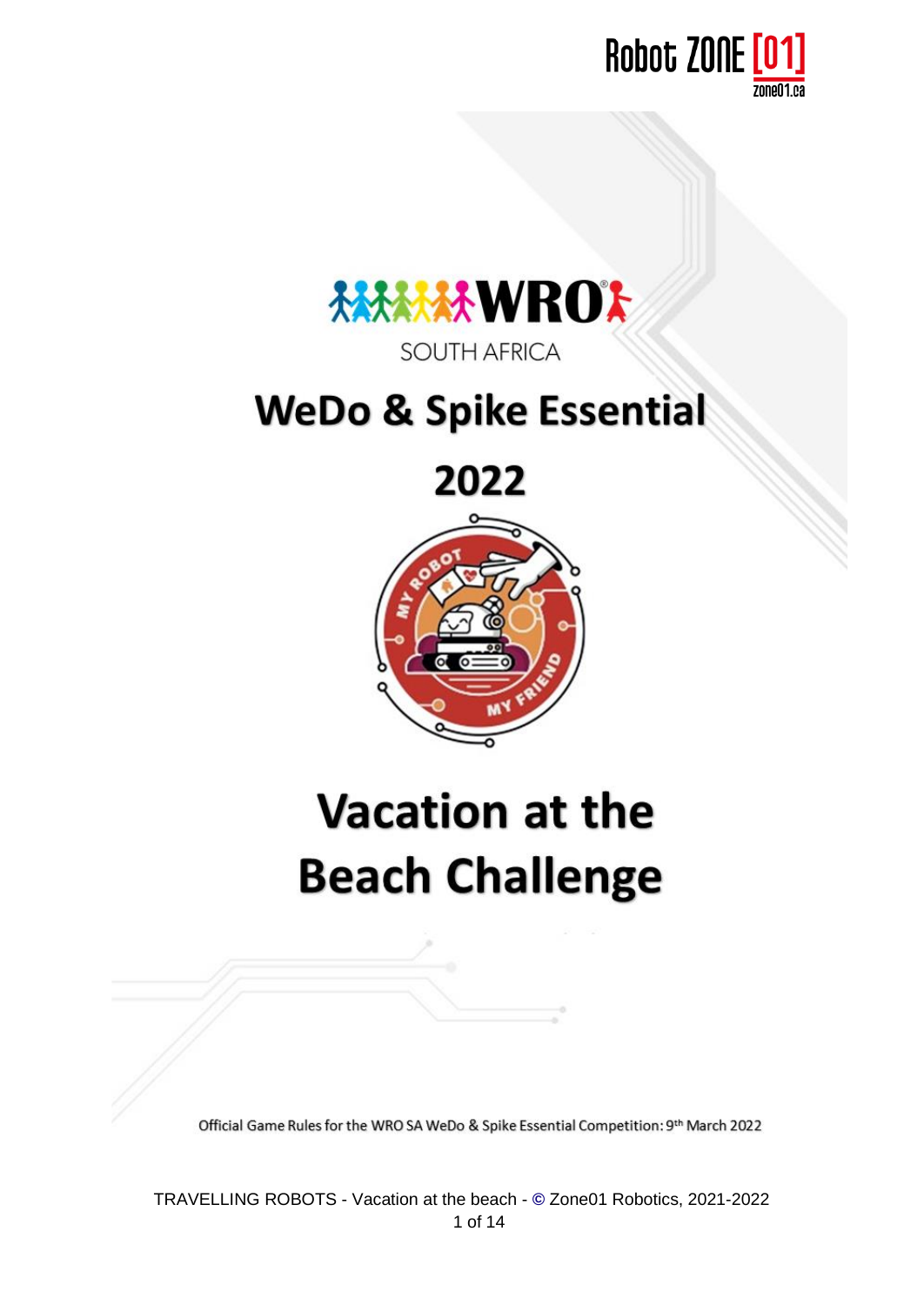



Game as played in Canada, courtesy of Zone01 Robotics

Photo credits : [Carrie Gregory](https://www.carriegregory.com/)

#### WRO SA Competition Format:

The competition format for this year will be an **inhouse competition** (competition run by coaches in their own school or club) and submit their scores on the WRO SA website during the scheduled event period 24th October 2022 – 30th October 2022. Coaches choose one day during the seven (7) days the scoring system is open to run their own 2–3-hour competition following the rules as laid out in this document. Once teams have completed their runs their highest score for the competition must be submitted before the close of the scoring system at midnight on the 30th of October 2022.

Only one score per team will be accepted.

No late scores and submissions will be allowed.

Teams are required to register on the WRO SA website during the registration period if participating in this event.

**There is no physical provincial or national event for this competition category. Teams will receive a certificate (Diamond, Gold, Silver, Bronze) based on the score submitted for the event.**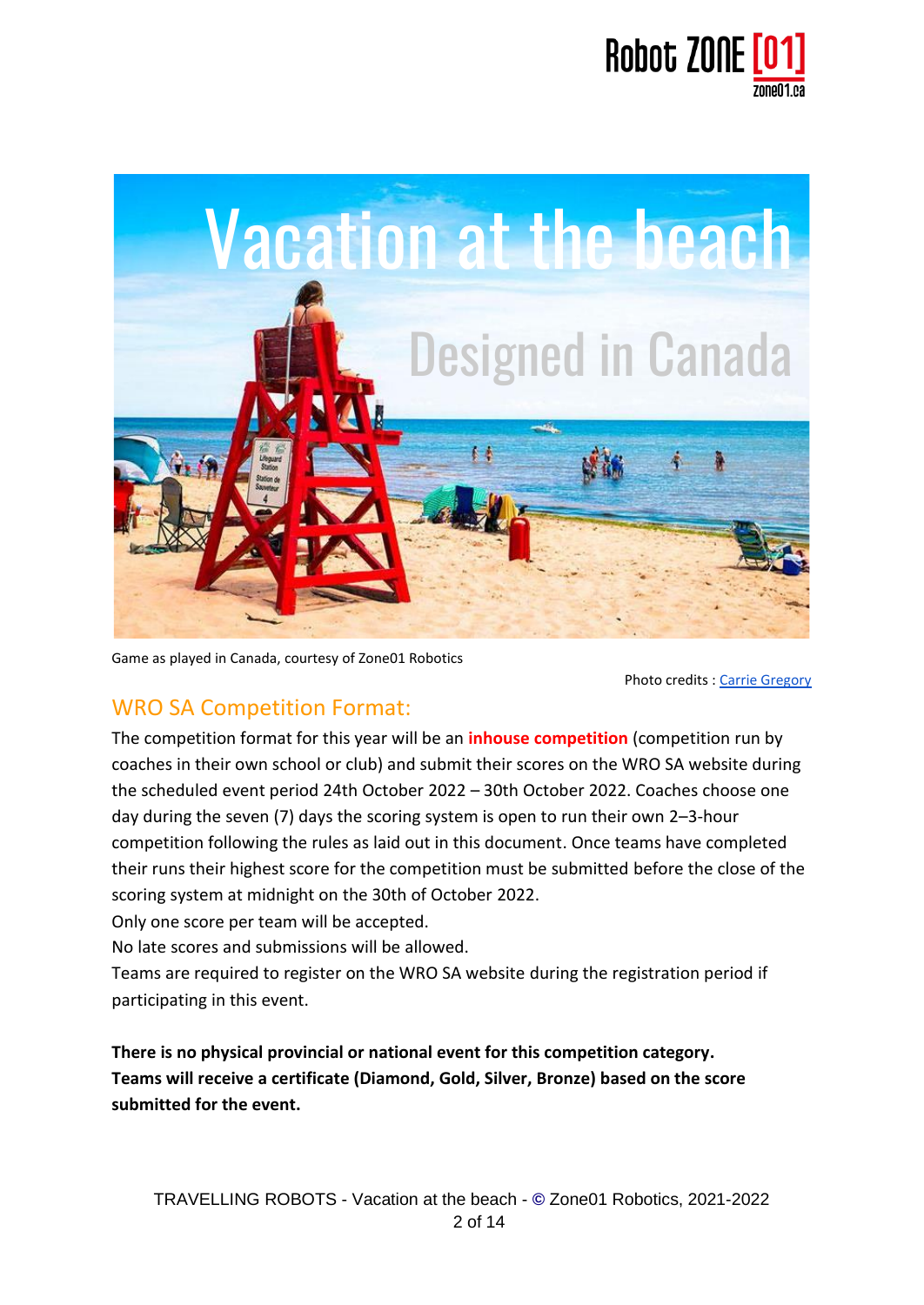

## Category Rules

This category is open to children ages 6-10 years old in the year of the competition 2022, not the child's age at the time.

Teams may consist of 2-3 team members

The coach is not counted as a team member

Only WeDo and Spike Essential robots are allowed to be used in this competition category

## Setting the scene

You are a lifeguard, the person responsible for the safety of beach visitors. As soon as you sit on top of your station, you are called from everywhere!

The visitors need you. Can you help them in time?

## Overall function of the robot

You need to design a rescue robot that can take care of visitors who each have special requirements.

### Description of the robot

The robots participating in the challenge must respect the following constraints:

- 1. The robot must fit completely within the red starting area.
- 2. Only one controller (WeDo hub, Spike Essential hub).
- 3. Only official LEGO elements are allowed to be used in the construction of the robot.

## Playing field description

The playing field is highly recommended for practicing the challenge, as the colors and lines of the mat define the precise location of the game objects. Walls surrounding the game mat are not required.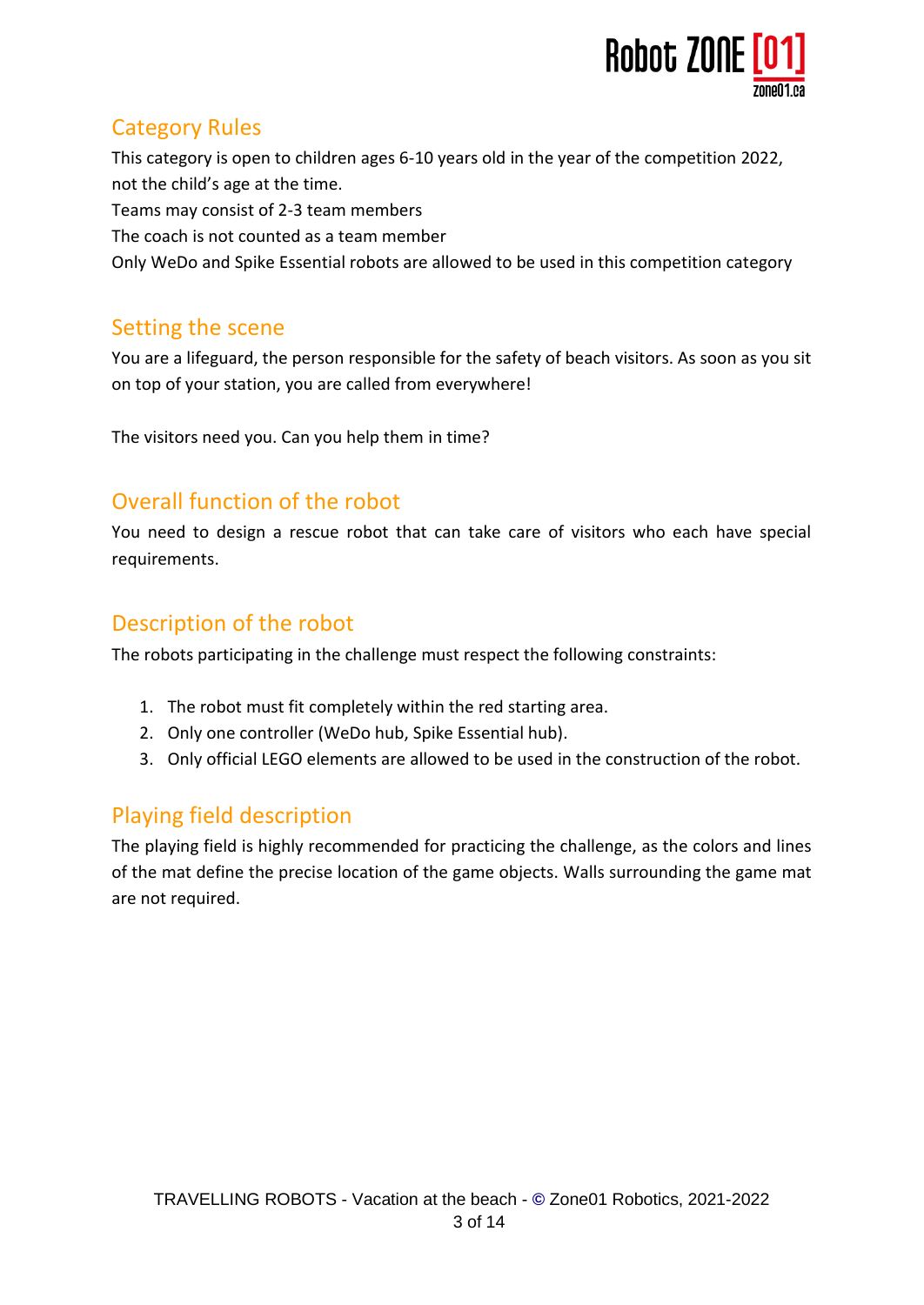

#### 2D view of the playing field



## Description of the Game Objects

#### **Visitors**

The 6 visitors are made from LEGO pieces. Each visitor is made of 2x2, 2x4 and 1x6 bricks of the same color. The 6 visitors are fragile, do not hurt them!

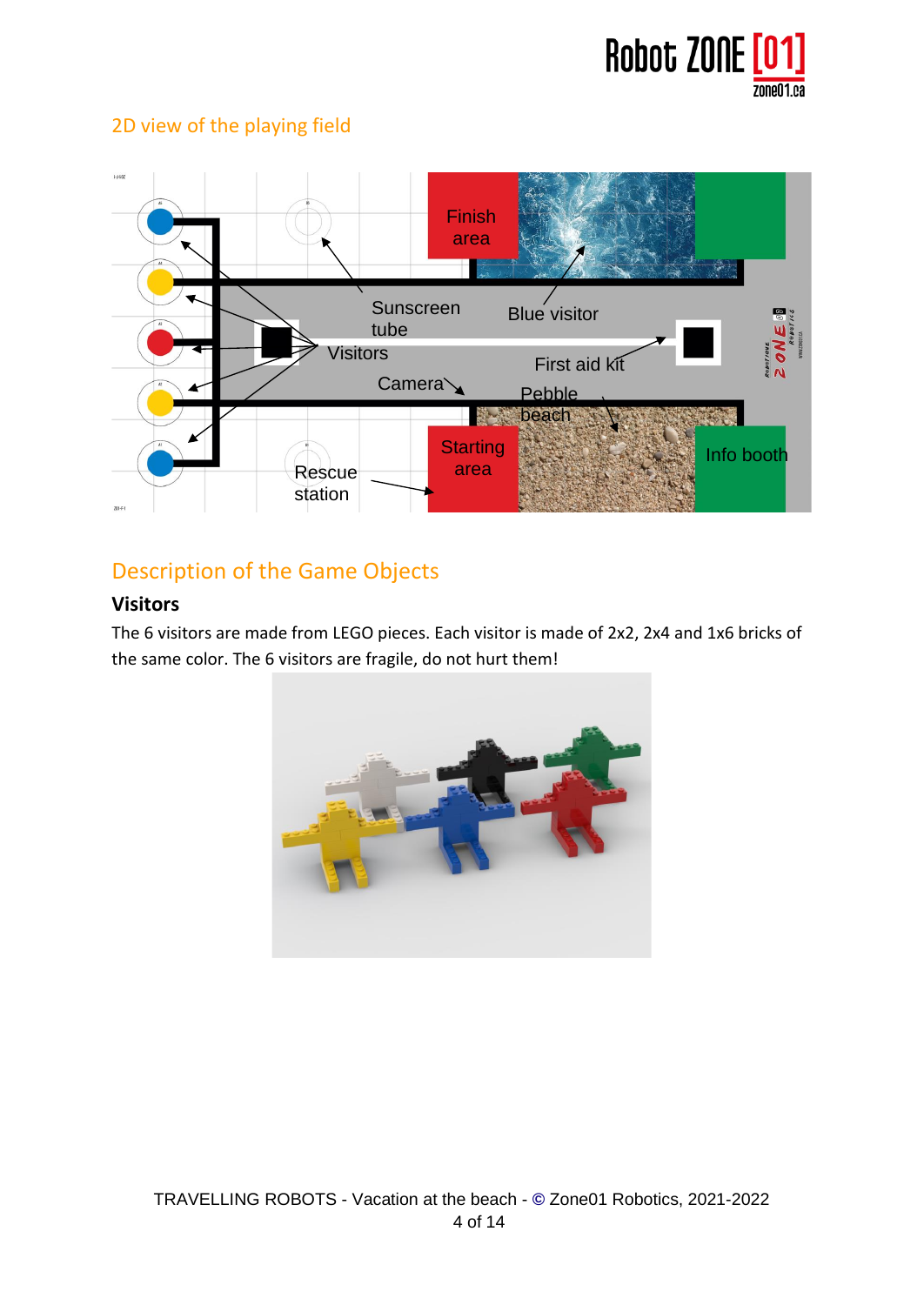

#### **Accessories for visitors**

The first aid kit, the tube of sunscreen and the camera are made of 2x2, 2x4, and 1x6 pieces. The first aid kit also requires a ring.



#### **Rescue station**

The rescue station is immobile and must not be moved out of the starting area. Composed of 2x4 and 1x6, it is fragile.

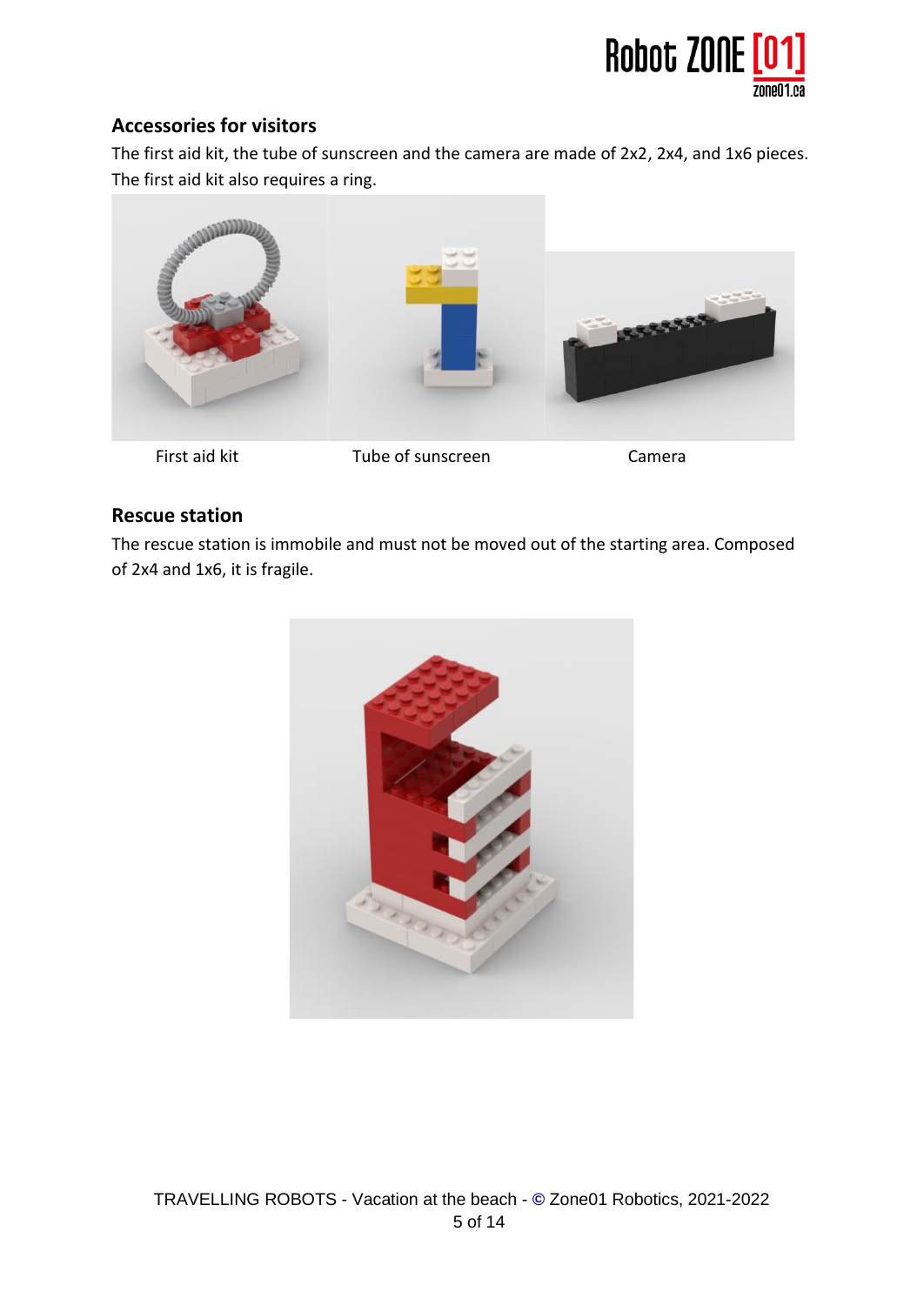

## Positioning of the Game Objects

- The blue visitor is placed in the circle in the water, facing the pebble beach.
- The green, black, white, red and yellow visitors are placed **randomly** on the 5 coloured circles, facing the center of the playing area. Once the randomization has been decided, this is how all the elements should be set up for all the teams throughout the competition day. I.e., all teams will have to complete the same randomization for their inhouse event.
- The camera is placed on the intersection of the black lines near the red starting area.
- The tube of sunscreen is placed standing up in the circle in the white section on the opposite side of the camera. The orientation is decided by the team.
- The first aid kit is placed on the black square near the Zone01 logo. The ring faces the center of the playing area.



#### 2D view of the playing field with game objects (possible randomization)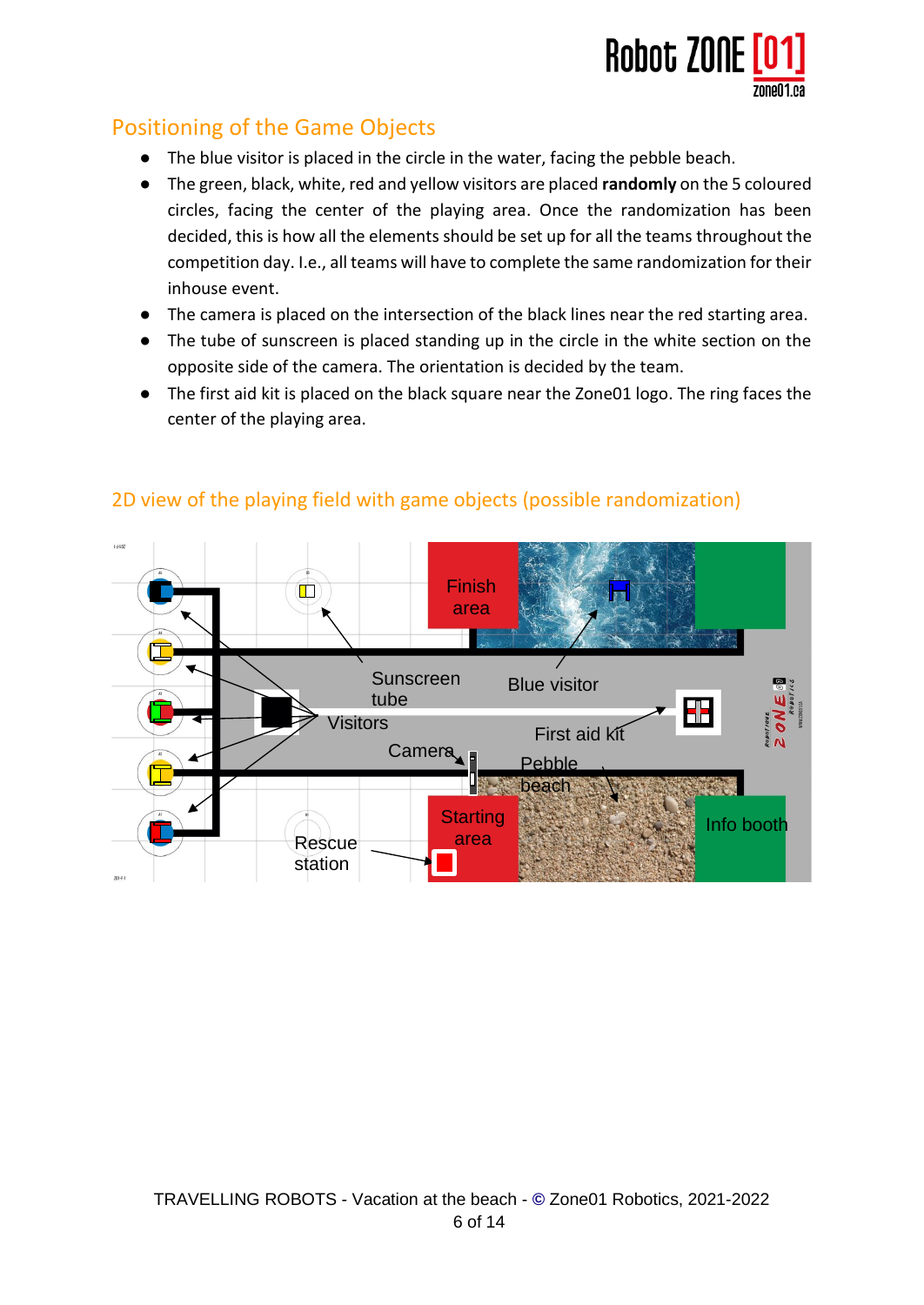

## Detailed Description of the Challenge

The robot is set up in its starting position, i.e. it must be completely inside the red zone on the beach side. The rescue station must also be in the red zone.

At the judge's signal, the robot starts its missions in any order.

- The robot must move the blue visitor out of the water to the pebble beach. If the blue visitor is still in the water after 20 seconds, the judge saves the visitor by removing him from the water and no points will be awarded.
- The robot must move the yellow visitor who needs information to the green area identified on the drawing.
- The robot must bring sunscreen to the red visitor who is getting sunburned.
- The robot must bring the camera to the black visitor who has lost it.
- The robot must bring the first aid kit to the green visitor who is not feeling well.
- Visitor elements should not be damaged during the run, 5 points will be deducted for each damaged visitor.

The challenge is completed when a team member says "Stop". WRO SA suggests limiting the teams run time on the table to 4 minutes to allow other teams to also have opportunities to score within the competition time.

#### Surprise Rule

Coaches are encouraged to come up with their own surprise rule for their competition day. The rule does not need to be complicated but should follow the following criteria:

- 1. The Surprise rule should allow teams to score 20 extra points on the competition table and should never result in points being lost.
- 2. The surprise rule does not need to incorporate new build elements but can use existing ones. For example, asking the team to move an existing object to another position on the game mat.

WRO SA will publish some suggested surprise rules on the WRO SA website WeDo and Spike Essential page one (1) week before the competition week: <https://www.wrosa.co.za/wedo-spike-essential-rules>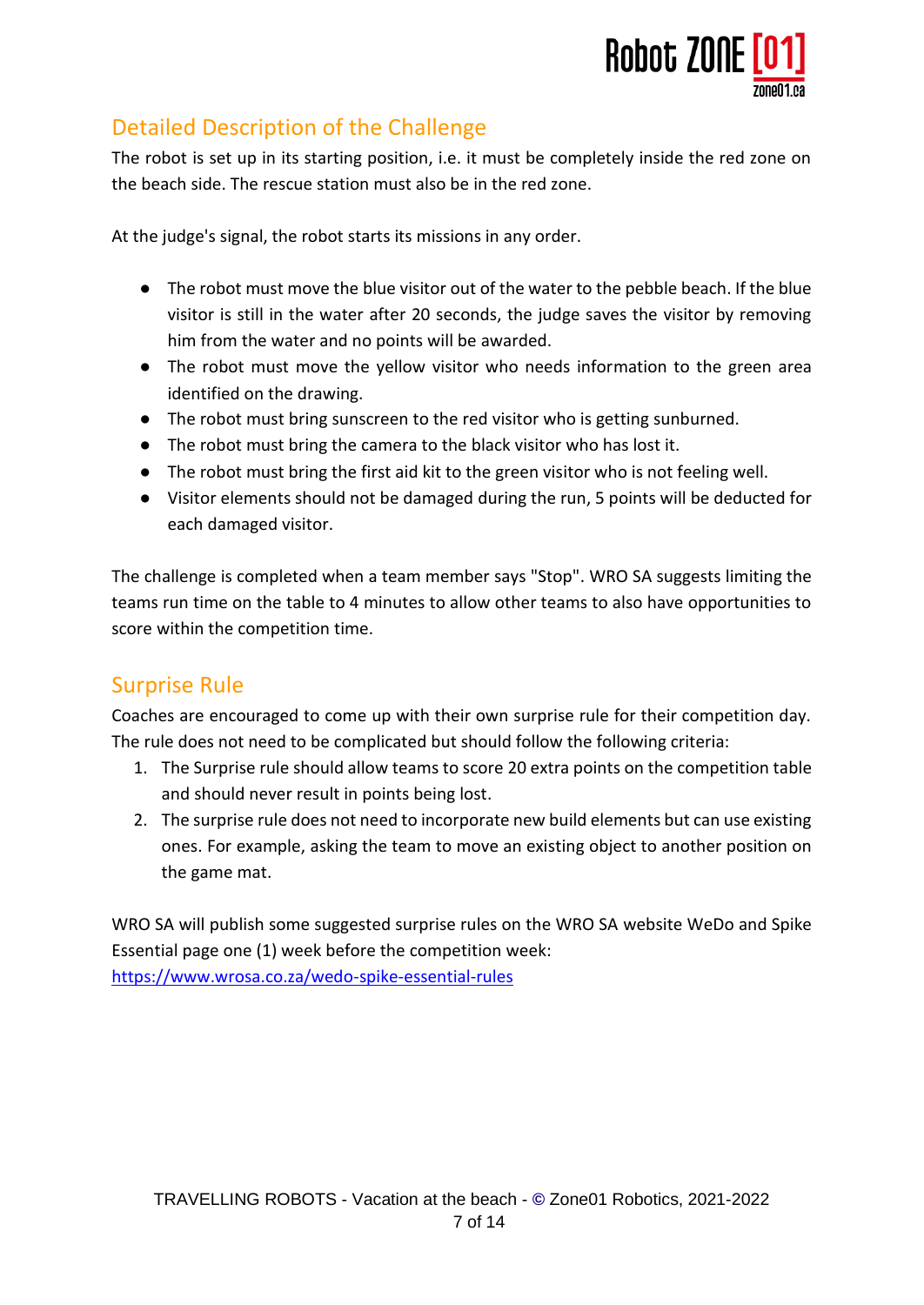

#### General Rules of the Game

During a round, the team is allowed to touch/grab the robot only when any part of the robot touches one of the red square zones.

During a round, the team is also allowed to move a robot from one red zone to another red zone. It is only allowed to move the robot, not the game objects.

The team is allowed to use multiple programs during the round.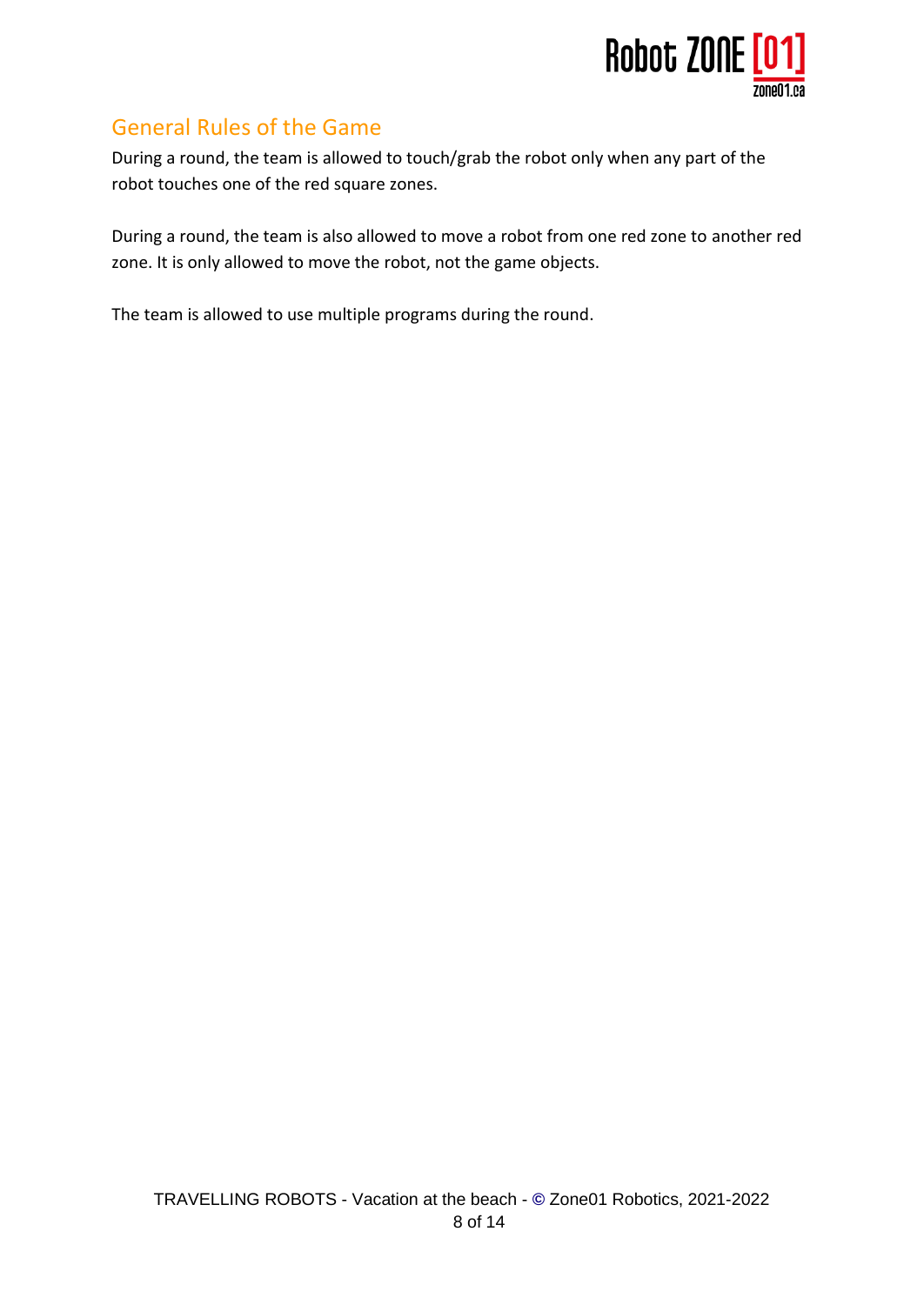

#### Scoring Sheet





**Judge Name:** 

#### **Wedo & SPIKE Essential**

#### **Team Name:**

An element is considered completely in if no part of the element is touching the game mat outside of the scoring area. If a part of the element is touching the mat outside of the scoring area the element is considered partially in.

| <b>Tasks</b>                         |          |         |              |                     |              |                             |                                |
|--------------------------------------|----------|---------|--------------|---------------------|--------------|-----------------------------|--------------------------------|
|                                      |          | Points: | 1st<br>Score | 2nd<br><b>Score</b> | 3rd<br>Score | 4th<br>Score                |                                |
| Blue visitor completely out of the   | Yes / No | 25      |              |                     |              |                             |                                |
| water within 20 seconds              |          |         |              |                     |              |                             |                                |
| Blue visitor completely in the       | Yes / No | 10      |              |                     |              |                             |                                |
| pebble beach area                    |          |         |              |                     |              |                             |                                |
| Blue visitor partially in the pebble | Yes / No | 5       |              |                     |              |                             |                                |
| beach area                           |          |         |              |                     |              |                             |                                |
| Yellow visitor completely in the     | Yes / No | 10      |              |                     |              |                             |                                |
| green information area               |          |         |              |                     |              |                             |                                |
| Yellow visitor partially in the      | Yes / No | 5       |              |                     |              |                             |                                |
| green information area               |          |         |              |                     |              |                             |                                |
| Sunscreen tube partially in the      | Yes / No |         |              |                     |              |                             |                                |
| large circle of the red visitor,     |          | 10      |              |                     |              |                             |                                |
| standing upright                     |          |         |              |                     |              |                             |                                |
| Sunscreen partially in the large     |          |         |              |                     |              |                             |                                |
| circle of the red visitor, laying    | Yes / No | 5       |              |                     |              |                             |                                |
| down                                 |          |         |              |                     |              |                             |                                |
| First aid kit partially in the large |          |         |              |                     |              |                             |                                |
| circle of the green visitor          | Yes / No | 10      |              |                     |              |                             | <b>Highest Score</b>           |
| Camera partially in the large        | Yes / No |         |              |                     |              |                             |                                |
| circle of the black visitor          |          | 10      |              |                     |              |                             |                                |
| Rescue station completely in the     | Yes / No | 15      |              |                     |              |                             |                                |
| red starting area during the         |          |         |              |                     |              |                             | Diamond<br>100<br>points       |
| entire round and undamaged           |          |         |              |                     |              |                             |                                |
| Robot ends the round completely      |          |         |              |                     |              |                             |                                |
| in the red finish area               | Yes / No | 10      |              |                     |              |                             |                                |
| Visitor element damaged              |          |         |              |                     |              |                             |                                |
|                                      | 0123     | - 5     |              |                     |              |                             |                                |
|                                      | 456      | each    |              |                     |              |                             | 75 - 95<br>points<br>공<br>Sold |
|                                      |          |         |              |                     |              |                             |                                |
| <b>Surprise rule</b>                 | Yes / No | 20      |              |                     |              |                             |                                |
| Total:                               |          | 120     |              |                     |              |                             |                                |
|                                      |          |         |              |                     |              | Silver<br>50 - 70<br>points |                                |
|                                      | Maximum  |         |              |                     |              |                             |                                |
|                                      |          |         |              |                     |              |                             |                                |
|                                      |          |         |              |                     |              |                             |                                |
| <b>NEC</b><br><b>Red Hat</b>         |          |         |              |                     |              |                             |                                |
|                                      |          |         |              |                     |              |                             | $25 - 45$<br>points<br>Bronze  |
|                                      |          |         |              |                     |              |                             |                                |
|                                      |          |         |              |                     |              |                             |                                |

TRAVELLING ROBOTS - Vacation at the beach - **[©](http://fr.wikipedia.org/wiki/%C2%A9)** Zone01 Robotics, 2021-2022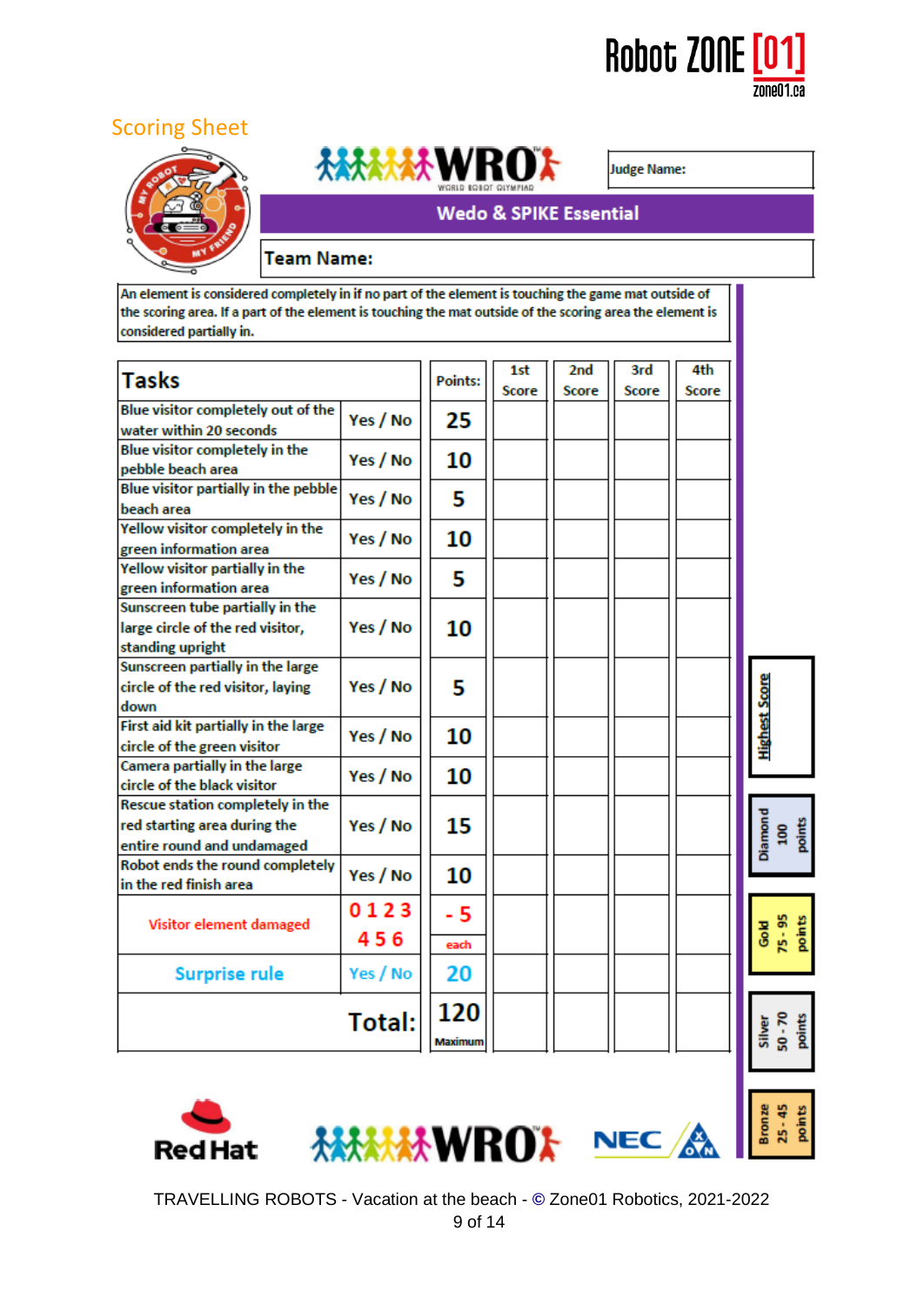

### Scoring Clarifications

**Blue visitor water area**



Blue (drowning) visitor completely out of the water within 20 seconds **25 points**



Blue (drowning) visitor partially out of the water within 20 seconds **0 points**

**Pebble beach area**



Blue (drowning) visitor completely inside the pebble beach area **10 points**

Blue (drowning) visitor partially in the pebble beach area **5 points**

#### **Information area**



Yellow (lost) visitor completely inside the green information area **10 points**

Yellow (lost) visitor partially inside the green information area **5 points**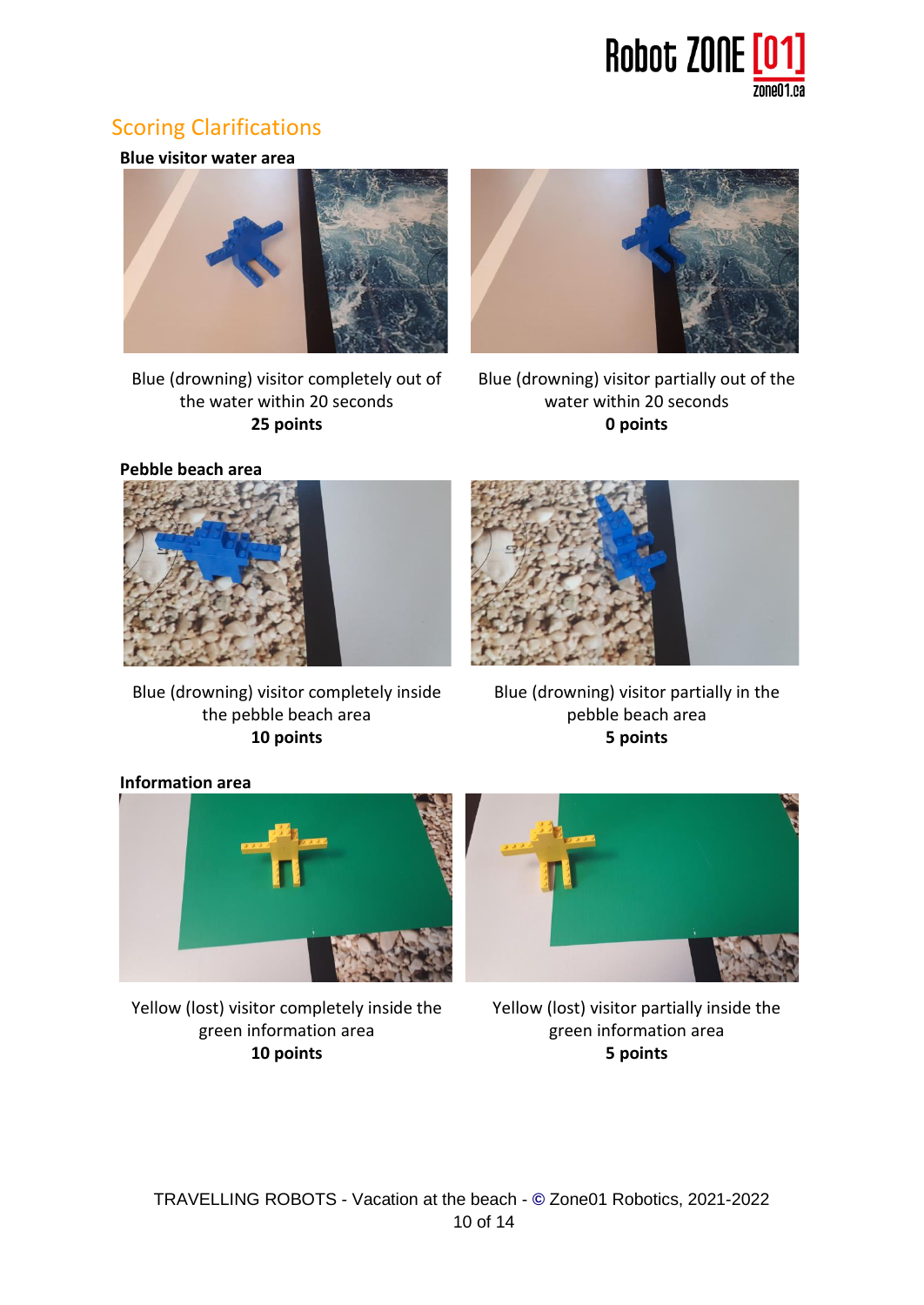

#### **Red visitor area**







Tube of sunscreen standing upright touching the inside circle of red (sunburnt) visitor area **10 points**

Tube of sunscreen laying down, touching the inside circle of red (sunburnt) visitor area **5 points**

Sunscreen not touching the inside circle of red (sunburnt) visitor area **0 points**

**First aid kit area**



 $1A$ 

First aid kit touching the inside circle of green (sick) visitor area **10 points**

First aid kit not touching the inside circle of green (sick) visitor area 0 points

**Camera area**



Camera touching the inside circle of black (lost camera) visitor area **10 points**



Camera not touching the inside circle of the black (lost camera) visitor area **0 points**

TRAVELLING ROBOTS - Vacation at the beach - **[©](http://fr.wikipedia.org/wiki/%C2%A9)** Zone01 Robotics, 2021-2022 11 of 14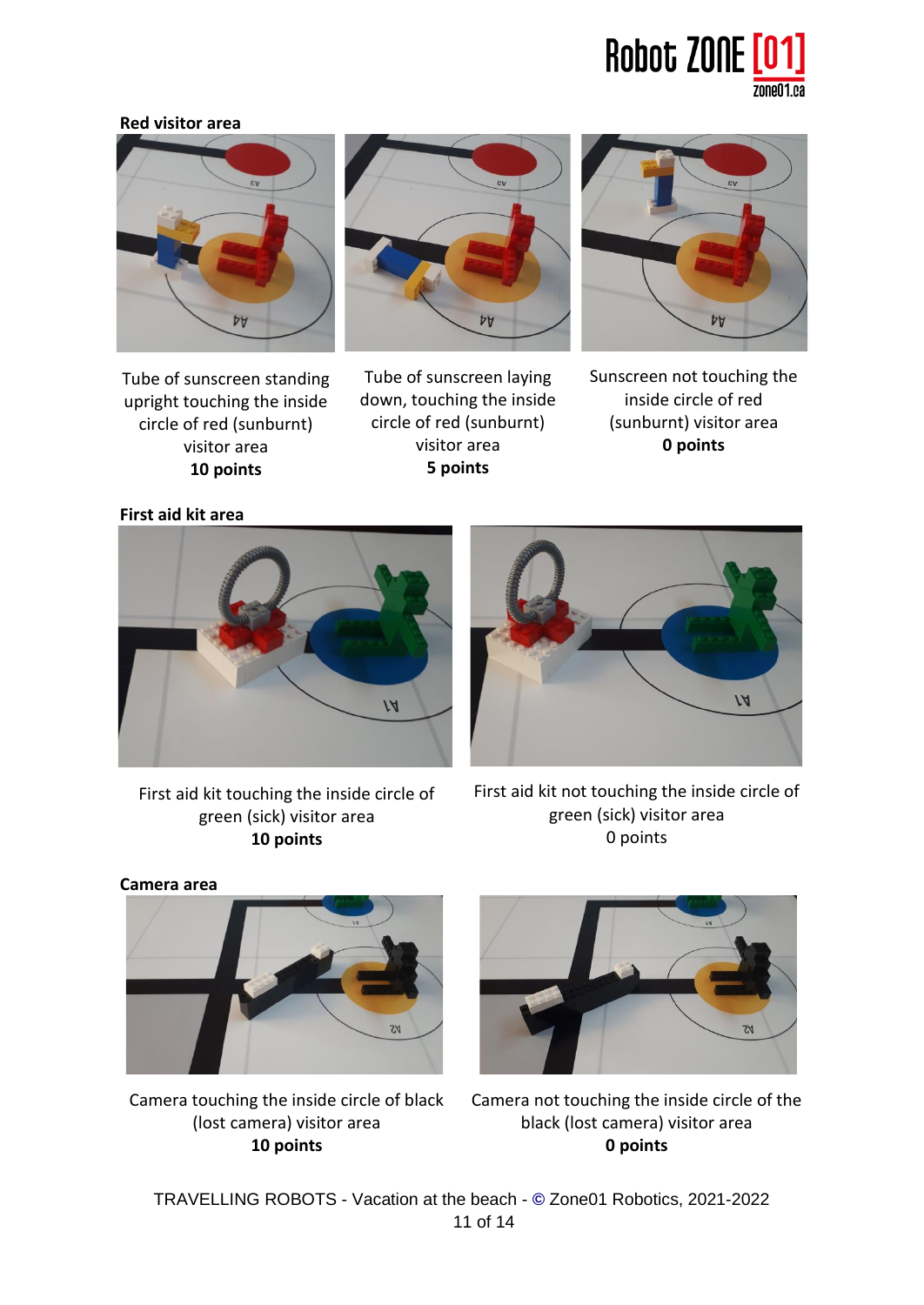

#### **Rescue station area**



Rescue station completely inside of the red zone **15 points**



Rescue station moved outside of the red zone **0 points**



## Assembly instructions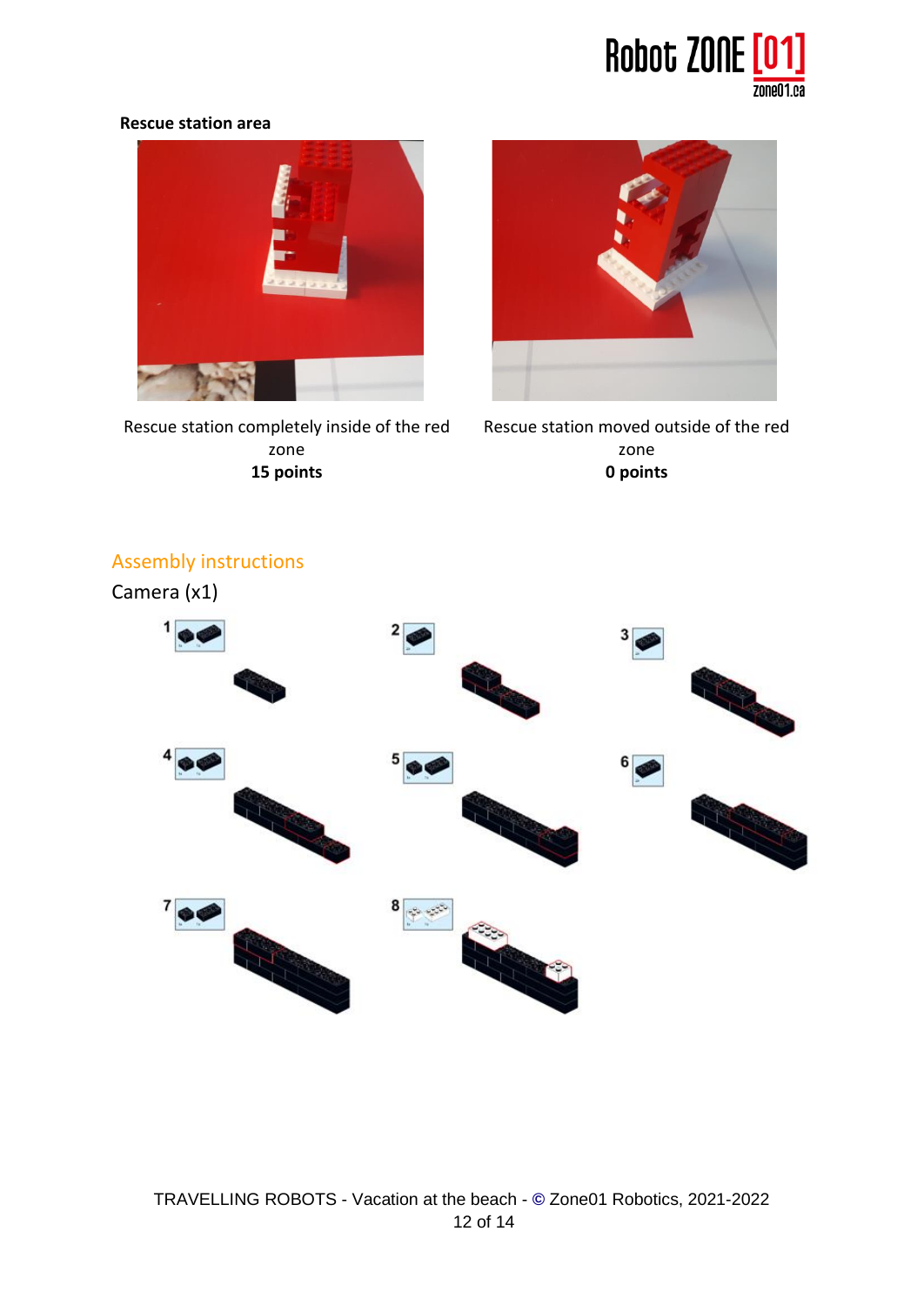

#### First aid kit (x1)